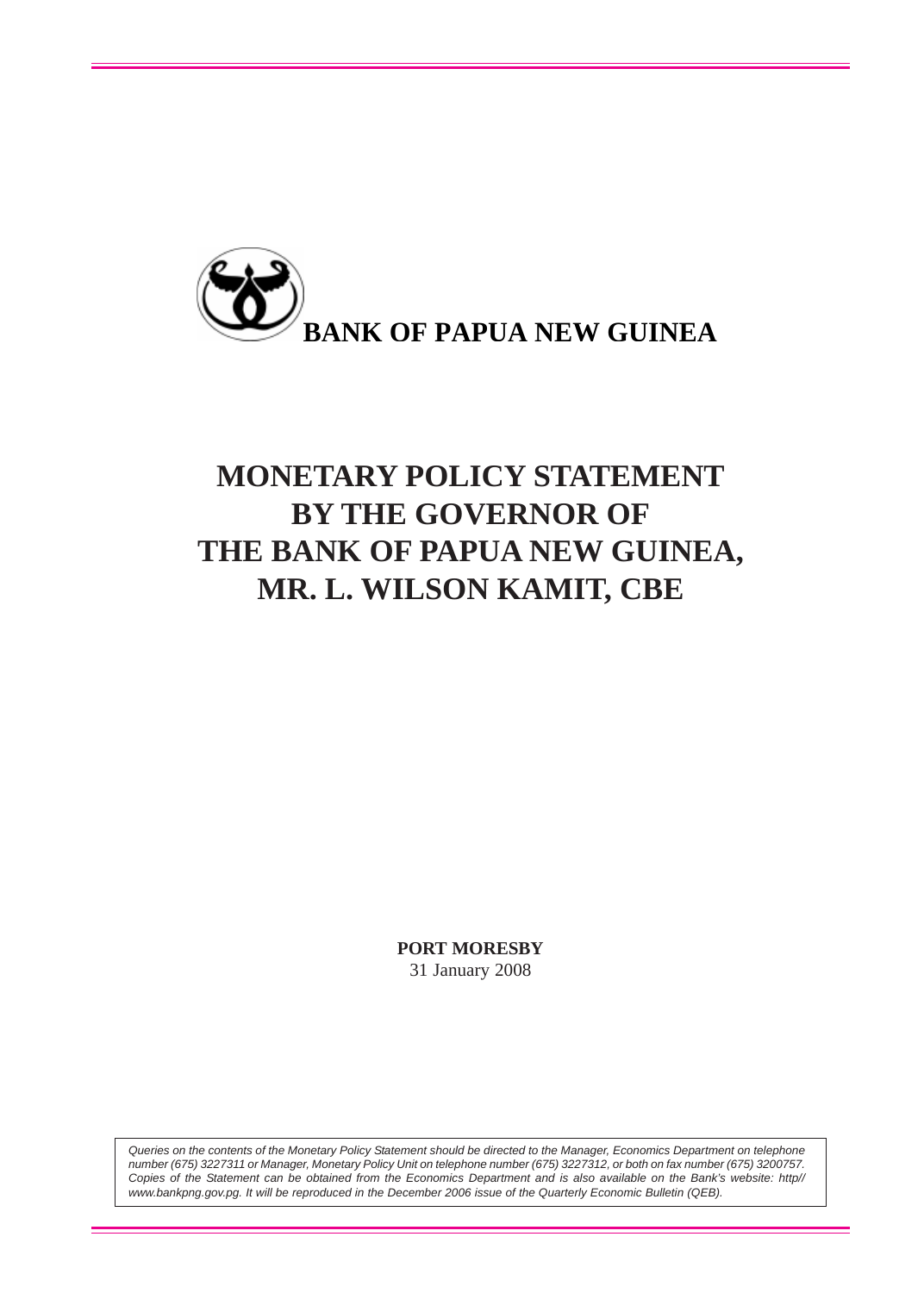# **TABLE OF CONTENTS**

|     |     |  | 3                                                                            |  |  |  |  |
|-----|-----|--|------------------------------------------------------------------------------|--|--|--|--|
|     |     |  | $\overline{4}$                                                               |  |  |  |  |
|     |     |  |                                                                              |  |  |  |  |
|     | 1.1 |  | 5                                                                            |  |  |  |  |
|     | 1.2 |  | 6                                                                            |  |  |  |  |
|     | 1.3 |  | 6                                                                            |  |  |  |  |
| 2.0 |     |  | 5<br>$\overline{7}$<br>$\overline{7}$<br>8<br>8<br>9<br>10<br>10<br>11<br>13 |  |  |  |  |
|     | 2.1 |  |                                                                              |  |  |  |  |
|     | 2.2 |  |                                                                              |  |  |  |  |
|     | 2.3 |  |                                                                              |  |  |  |  |
|     | 2.4 |  |                                                                              |  |  |  |  |
|     | 2.5 |  |                                                                              |  |  |  |  |
|     | 2.6 |  |                                                                              |  |  |  |  |
|     | 2.7 |  |                                                                              |  |  |  |  |
|     |     |  |                                                                              |  |  |  |  |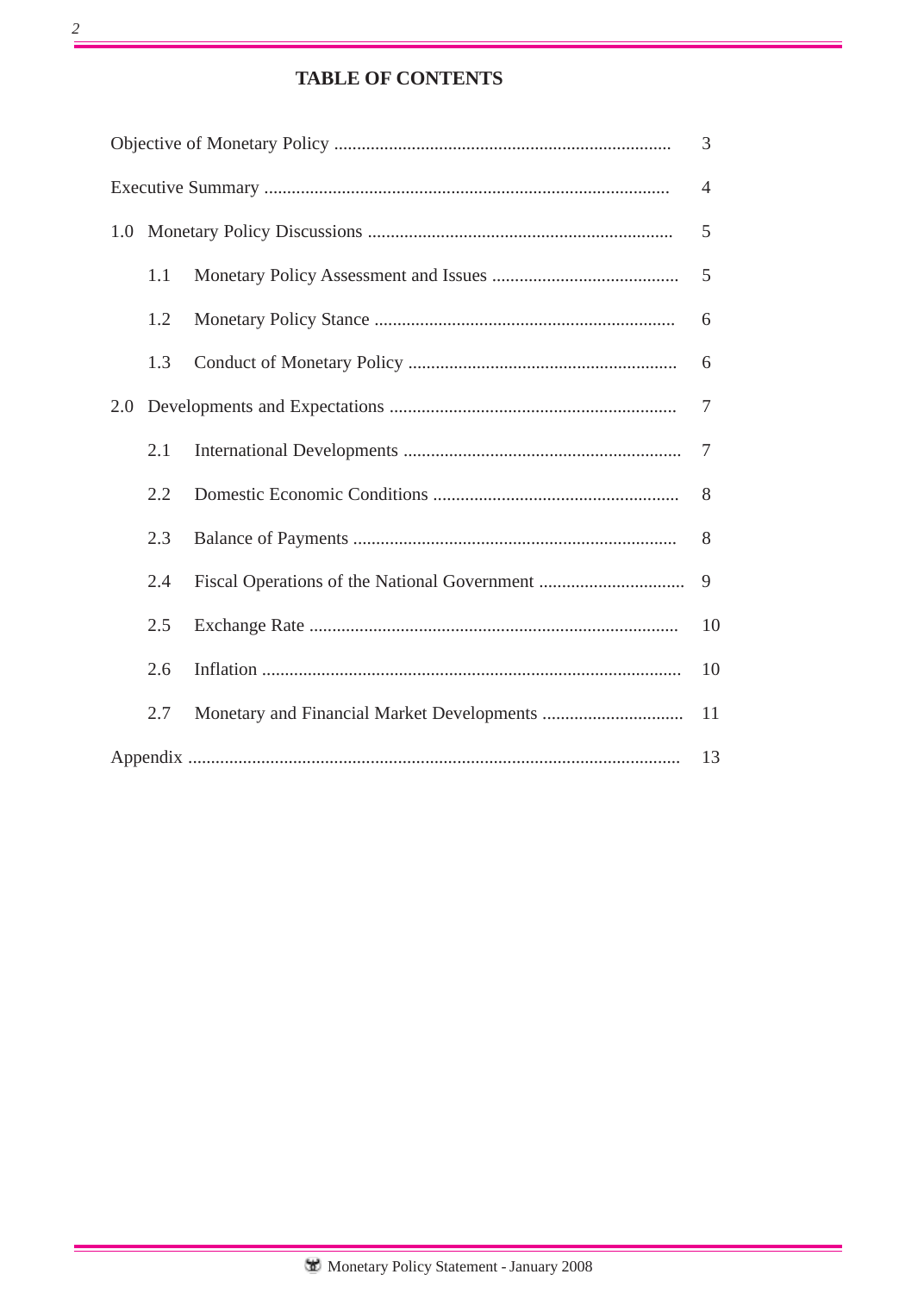# **Objective of Monetary Policy**

The objective of monetary policy in Papua New Guinea (PNG) is to achieve and maintain price stability. This entails low inflation supported by stable interest and exchange rates. The maintenance of price stability leads to:

- Confidence in the kina exchange rate and management of the economy;
- A foundation for stable fiscal operations of the Government;
- Certainty for businesses to plan for long-term investment; and
- A stable macroeconomic environment conducive to economic growth.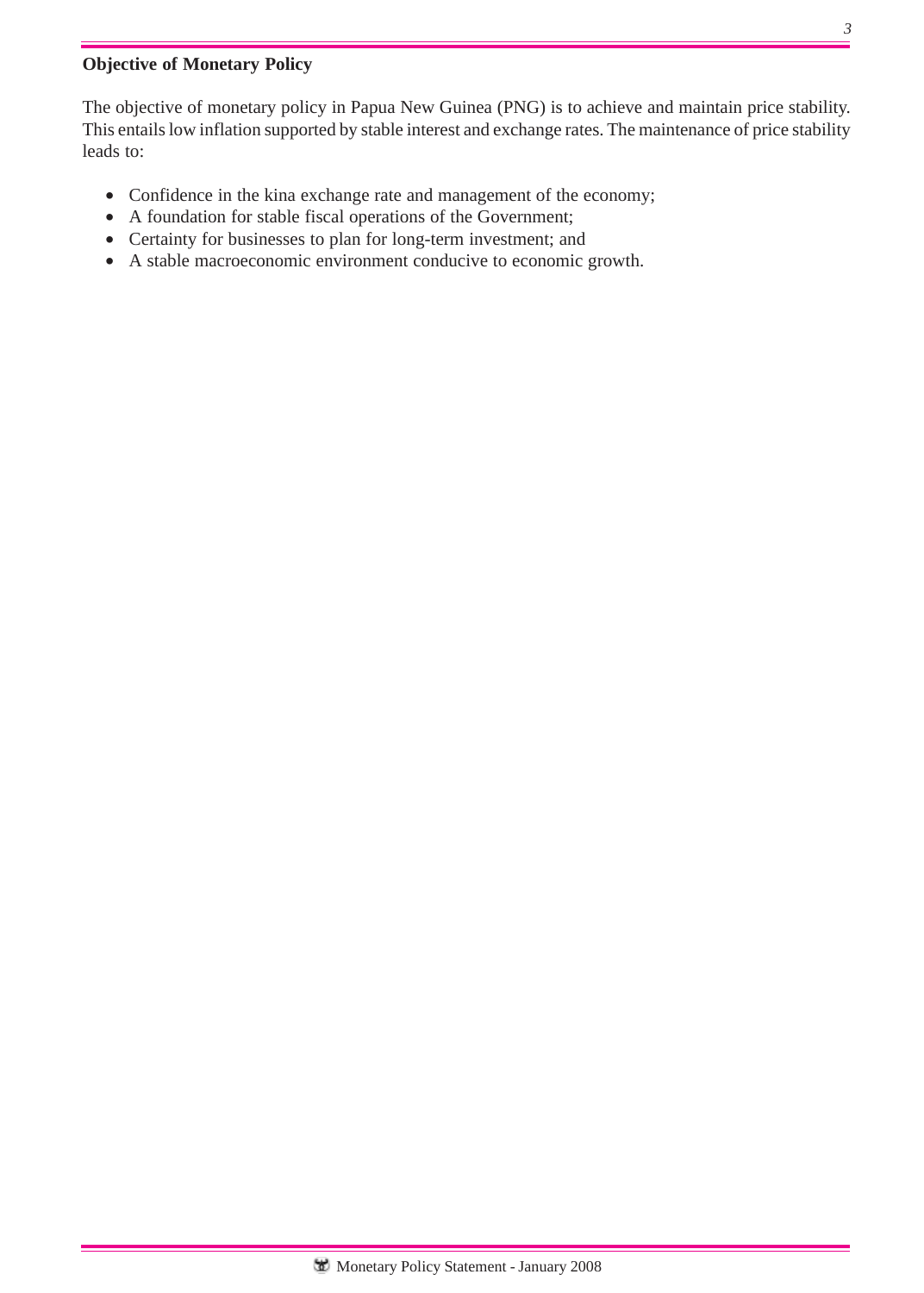## **Executive Summary**

In spite of the demand and cost pressures on prices, the Bank of Papua New Guinea (Bank) will do all it can to maintain price stability in 2008, the Bank's projections for 2008 are for:

- Prudent fiscal management by the Government;
- Private sector credit growth to continue; and
- Real Gross Domestic Product (GDP) growth rate to be around 7.0 percent.

Based on these, the Bank expects:

- Inflation of around 3.0-5.0 percent; and
- A stable kina exchange rate.

The lagged effects of several developments in 2007 and likely developments in 2008 are expected to exert pressures on price stability in 2008. From the cost side, these include; fuel price increases, wage and public utility tariff increases, imported inflation and exchange rate developments. On the demand side, the high real GDP growth will lead to an increase in private and public consumption and capital formation<sup>1</sup>. All these factors will put upward pressure on prices and have implications for monetary management. The Bank will closely monitor these developments and also maintain close consultation with the Government where necessary, to ensure price stability is maintained and economic growth continues.

The risks to price stability in the first half of 2008 include, from the cost side; the magnitude and lag of the second round effect of domestic fuel price increases, large fluctuations in the exchange rates of PNG's major trading partner countries, further increases in international oil prices and higher inflation in PNG's major trading partner countries. From the demand side, the risks include; declines in international commodity prices, any increase in unplanned recurrent expenditure by the Government and the fast drawdown of trust account funds.

The inflation projection of around 3.0-5.0 percent is consistent with the Bank's definition of price stability and therefore it has decided to maintain **a neutral monetary policy stance in the first six months of 2008. The Bank will closely monitor the above risks and, if necessary, make changes to the monetary policy stance to counter any adverse effects on the maintenance of price stability.**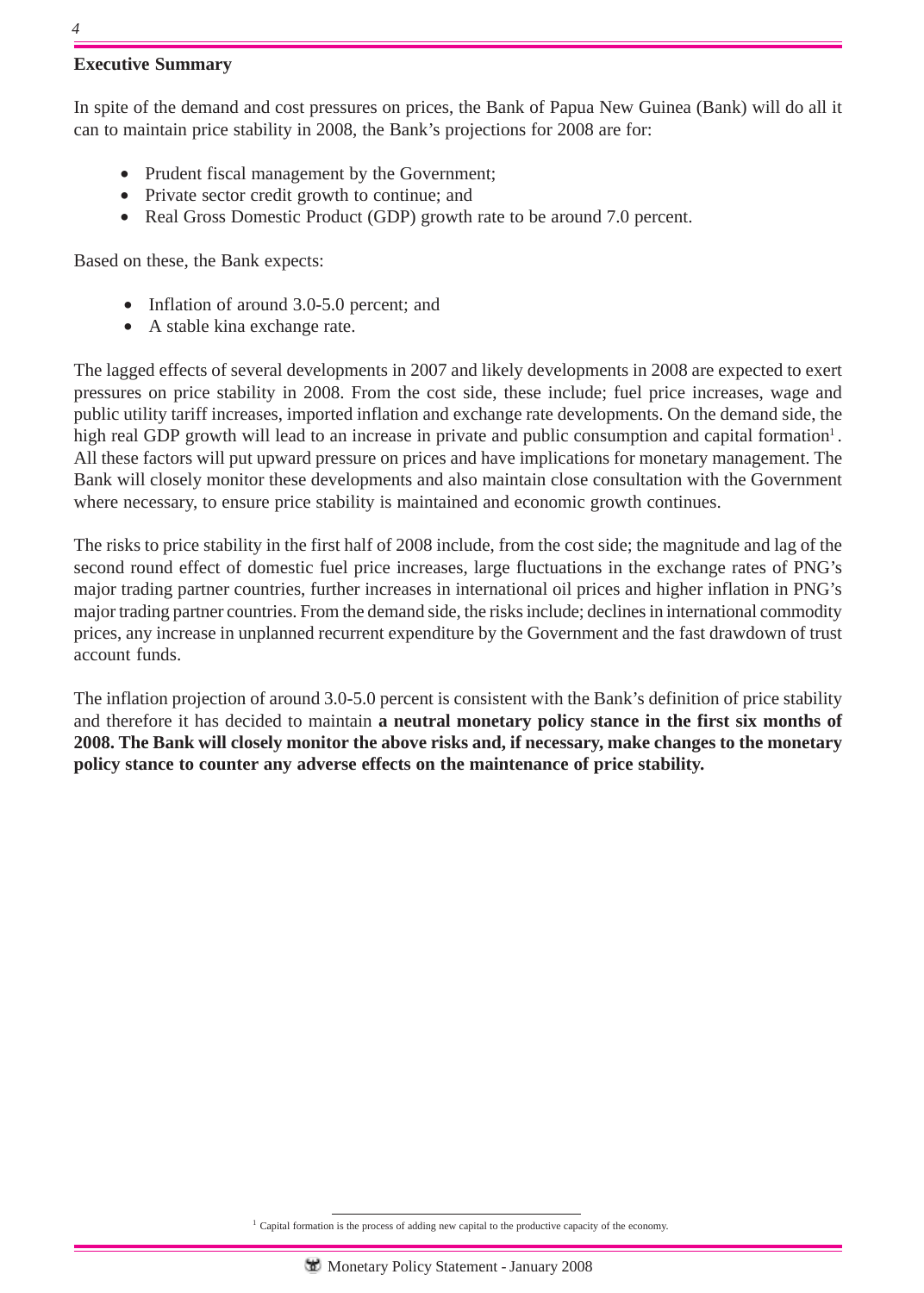#### **1.0 Monetary Policy Discussions**

#### **1.1 Monetary Policy Assessment and Issues**

In the second half of 2007, the Bank continued its neutral monetary policy stance. The Kina Facility Rate (KFR) was maintained at 6.0 percent, reflecting favourable macroeconomic conditions including low headline inflation, low interest rates, stable exchange rates and sound fiscal management by the Government. Macroeconomic outcomes for the second half of 2007 were broadly in line with the Bank's projections outlined in the July 2007 Monetary Policy Statement (MPS) and the Supplement to the MPS.

Annual headline inflation declined by 1.6 percent in the September quarter of 2007, mainly as a result of lower prices for seasonal produce, while the underlying inflation measures increased. The low headline inflation outcome is consistent with the Bank's forecast of around 4.0 percent for 2007 and resulted in the Bank maintaining its neutral stance of monetary policy over the second half of the year. The Trade Weighted Index (TWI) and Real Effective Exchange Rate (REER) also remained relatively stable over the same period.

Interest rates remained low due to the high liquidity in the banking system in the second half of 2007. The low interest rate environment combined with a fiscal surplus and sustained business confidence, led to continued lending to the private sector by other depository corporations  $(ODCs)^2$ . The increase in lending enabled the private sector to expand business activity and employment. In addition, there has been an increase in foreign investment inflows, mainly in the communication and mining sectors. In September 2007, the Bank undertook further liberalisation of capital account controls. Despite the liberalisation of exchange controls, increase in lending and low interest rates compared to substitute markets overseas, there was no significant capital outflow and downward pressure on the exchange rate.

Annual growth in broad money supply (M3\*) was 27.3 percent, while the monetary base increased by 61.8 percent to December 2007. The growth in broad money supply was accounted for by an increase in the net foreign assets of the Central Bank and net claims on the private sector by ODCs. The rapid

increase in monetary aggregates were diffused through an increase in issuance of Central Bank Bills (CBBs), which helped to mitigate inflationary pressures, but remains a concern to the Central Bank.

In the original 2007 National Budget, the Government projected a fiscal deficit for 2007. However, the higher than expected mineral tax receipts enabled the Government to record a surplus, of which K1.6 billion was appropriated through a Supplementary Budget presented in October 2007. Of this, K297 million was used to prepay foreign debt, K250 million was used to pay the Government's outstanding contribution to Nambawan Super and K197 million was spent on new recurrent expenditure. The balance of K893 million was budgeted for priority development projects in line with the Medium Term Development Strategy (MTDS). A total amount of K923 million is held in trust accounts at the Central Bank, which includes the gas project (K500 million), special support grants (K67 million) and district improvement program (K356 million). The effective use of these funds depends on the ability of the Government's agencies to implement planned projects. Of concern to the Central Bank will be the pace of drawdown of these funds and its impact on liquidity.

The lagged effects of several developments in 2007 and likely developments in 2008 are expected to impact on price stability in 2008. From the cost side, these include; fuel price increases, wage and public utility tariff increases, imported inflation and exchange rate developments. The recent increase in domestic fuel prices will induce higher prices for intermediate and final goods and services. The magnitude and lag in the pass-through effect will determine the extent of price pressures. In addition, imported inflation and any exchange rate depreciation will increase the cost of imports. Higher employment and lack of skilled labour will result in an increase in wages and the cost of production. Higher employment, as shown by the Bank's employment survey indicates utilisation of spare capacity in the private sector. Public utility tariff increases would also increase the cost of production and lead to higher prices. On the demand side, the high real GDP growth will lead to an increase in private and public consumption and capital formation. Private and public consumption will be exacerbated by the drawdown of funds in

<sup>&</sup>lt;sup>2</sup> As of June 2006, the Bank adopted the new International Monetary Fund (IMF) reporting format for Monetary and Financial Statistics, which includes all deposit taking institutions such as commercial banks, savings and loans societies, merchant banks and finance companies excluding the Central Bank. Refer to the June 2006 Quarterly Economic Bulletin (QEB) for details.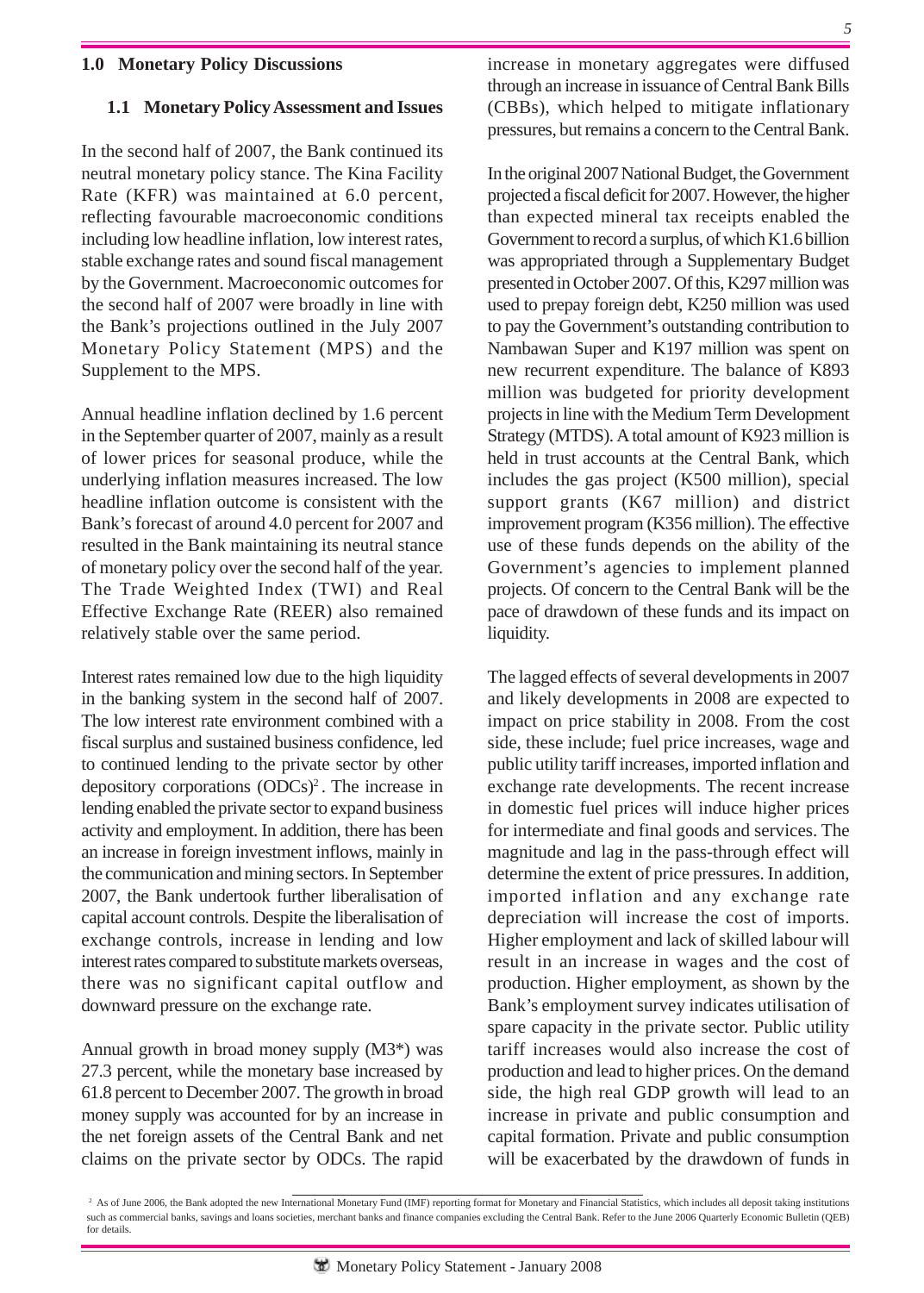trust accounts. These demand side factors will exert upward pressure on domestic prices.

These developments will put upward pressure on prices and have implications for monetary management. The Bank will closely monitor these developments and also maintain close consultation with the Government where necessary, to ensure price stability is maintained and economic growth continues.

## **1.2 Monetary Policy Stance**

Based on the Bank's assessment of macroeconomic developments in 2007 and inflation projections in 2008, the Bank has decided to maintain a neutral stance of monetary policy.

The neutral stance is based on the following expectations for 2008:

- Inflation will be around 3.0-5.0 percent;
- Kina exchange rate to be stable against the currencies of PNG's major trading partner countries;
- The Government to practice sound fiscal management;
- Credit growth to the private sector to continue; and
- The real GDP growth rate to be around 7.0 percent..

The appreciation of the kina exchange rate against currencies of Papua New Guinea's major trading partner countries in the December quarter of 2007, is expected to contribute towards lowering headline inflation in 2008. However, the main upside risk to the Bank's inflation projection will stem from the magnitude of the second round effects of domestic fuel price increases. It is critical that the Government takes appropriate measures to mitigate inflationary pressures emanating from the increase in prices of public utilities in the medium term.

The Bank expects broad money supply to grow by 38.3 percent and the monetary base by 15.0 percent in 2008. These increases will result from drawdown of Government deposits with the Central Bank, increase in net foreign assets and continued growth in private sector credit. These growth rates are more than necessary to support private sector credit to generate economic activity in 2008. If credit to the private sector is used to financing investment in productive capacity of non-tradable goods and services, it is non-inflationary.

The Bank expects the Government to prudently manage its fiscal operations in 2008, and continue to repay debt and redirect expenditure to the priority areas of health, education, law and order and physical infrastructure. The continuation of public sector reforms and the removal of impediments to trade and investment will contribute to maintaining the high economic growth rate in the medium term.

Most of the underlying assumptions for 2008 are expected to hold over the medium term. However, the risks to the Bank's projections could come from:

- The magnitude and lag of the second round effect of domestic fuel price increases;
- The fast growth in monetary aggregates;
- Large fluctuations in the exchange rates of PNG's major trading partner countries;
- Decline in international commodity prices;
- Any increase in unplanned recurrent expenditure by the Government;
- The fast draw down of trust account funds:
- Further increases in international oil prices;
- Higher inflation in PNG's major trading partner countries; and
- Other unforeseen external and domestic shocks.

In this respect, **the Bank will closely monitor these risks and their potential effects on the maintenance of price stability and, if necessary, make adjustments to the stance of monetary policy in 2008 and over the medium term.**

## **1.3 Conduct of Monetary Policy**

Monetary policy will be conducted within the monetary base framework. The MPS provides the overall monetary policy framework, while the monthly KFR remains the instrument for signalling the Bank's monetary policy stance through an announcement by the Governor. Following the announcement, Open Market Operations (OMOs) will be conducted to support the Bank's monetary policy stance. The OMOs involves Repurchase Agreement (Repo) transactions with commercial banks and the auction of CBBs to licensed ODCs and Treasury bills issued by the Government to the general public.

The Bank is committed to adopting appropriate monetary policy management strategies that will help sustain price stability.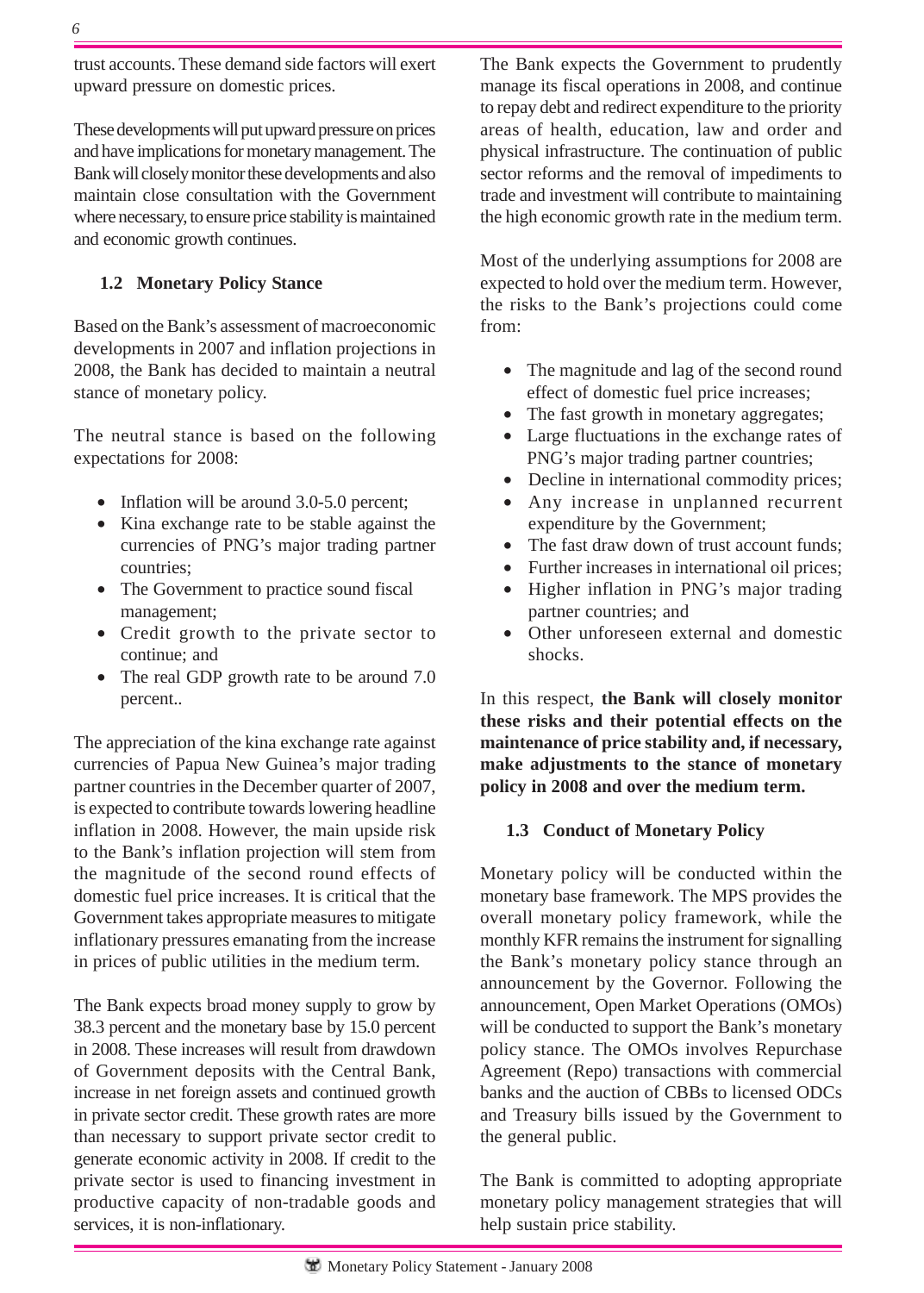#### **2.0 Developments and Expectations**

#### **2.1 International Developments**

According to the International Monetary Fund's (IMF) latest World Economic Outlook (WEO) to October 2007, world output is estimated to grow by 5.2 percent in 2007, compared to 5.4 percent in 2006. The expected slowdown in global growth is the result of the fall-out in the United States (US) sub-prime housing market which affected the credit markets<sup>3</sup>. Most of the major industrialised countries are estimated to experience lower growths in 2007. In contrast, the emerging economies, especially China and Russia have been less affected by the recent financial turmoil and continue to provide the basis for strong global growth, partially offsetting the slowdown.

According to the IMF, global growth is expected to slow further to 4.8 percent in 2008. With the US economic growth remaining subdued at 1.9 percent, further corrections to the credit markets will lead to slower growth in Japan of 1.7 percent and Euro area of 2.1 percent. However, most emerging economies are expected to experience strong growths in 2008, especially China of 10.0 percent and India of 8.4 percent. The risk to further slowdown in world output could arise from the severeness of the sub-prime housing markets fallout, the correction in the credit markets and potential contagion effects on the other advanced economies, as well as higher energy prices.

Advanced economies are expected to experience lower inflation of 2.1 percent in 2007 as a result of the slowdown in growth. However, inflation in emerging and developing economies is expected to be 5.9 percent in 2007 due to buoyant commodity and energy prices. Amongst the emerging markets, food prices have increased in line with the increase in aggregate demand. In the US, the slow down in the domestic economy has prompted the US Federal Reserve to reduce its Fed Fund rate in the second half of 2007 (*see Chart 1*). The Bank of England, the European Central Bank and the Bank of Japan maintained their official interest rates after raising them in the first half of 2007. The Reserve Bank of Australia continued to raise its official cash rate during the second half of 2007. In January 2008, the US Federal Reserve further reduced its Fed Fund rate by 75 basis points to stimulate economic activity. For 2008, inflation is expected to be 2.0 percent for advanced economies and 5.3 percent for emerging and developing economies. The major risk to inflation could arise from high energy prices and increased aggregate demand from emerging and developing economies.

In 2007, global financial markets continued to experience volatile trading conditions on the back of the problems in the credit market, carry trades, different trends in global interest rates and rising energy and commodity prices. In the foreign exchange market, the US dollar continued to trend lower. Major currencies appreciated significantly against the US dollar in 2007. Government bond markets continued to benefit from the turmoil in



*Source: Respective Central Bank's websites*

<sup>3</sup> The data provided here includes estimates for the fourth quarter of 2007. Developments since October 2007 have been more volatile.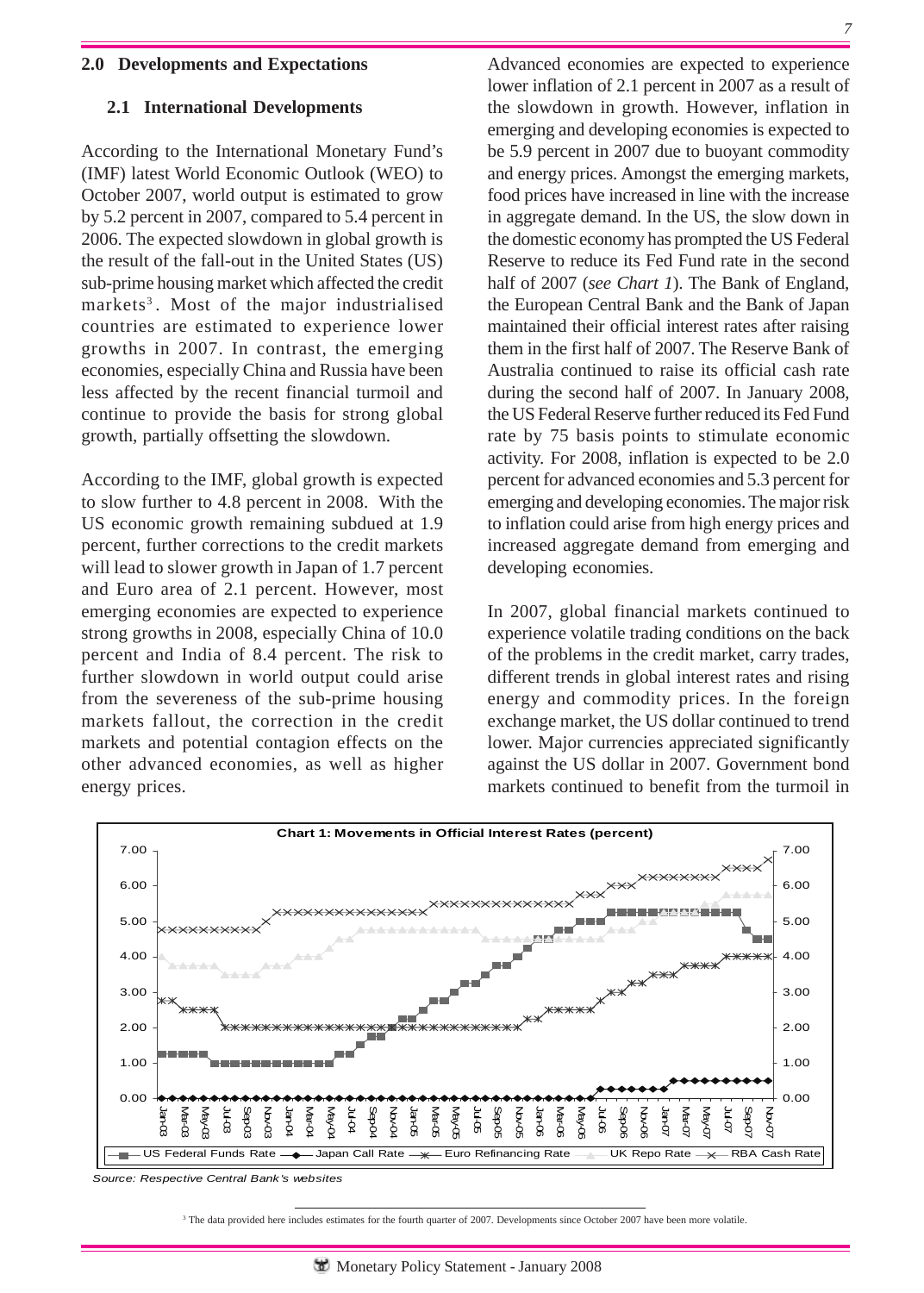*8*



*Source: 2008 National Budget*

the financial market as investors turned away from risky assets and sought safe-haven investments. Stock markets remained strong despite losing some of their momentum during the last quarter of 2007.

#### **2.2 Domestic Economic Conditions**

Preliminary data from the Bank's Business Liaison Survey (BLS) indicates that the total nominal value of sales increased by 21.9 percent, while excluding the mineral sector, nominal value of sales increased by 43.5 percent over the twelve months to September 2007. The increase in nominal value of sales was broad based across all sectors except the mineral and other services sectors.

According to the Bank's Employment Index, the level of total employment in the formal private sector increased by 11.7 percent over the twelve months to September 2007. Excluding the mineral sector, the level of employment increased by 11.3 percent over the twelve months to September 2007. The increase was mainly due to increases in the building and construction, wholesale and retail, transportation and other sectors.

In 2007, total real GDP<sup>4</sup> is estimated to grow by 6.2 percent, compared to a growth of 2.6 percent in 2006 (*see Chart 2*). The estimated growth is broad-based across all sectors, with the communication, building and construction and agriculture/forestry/fisheries sectors contributing the most. The growth is supported by favourable export commodity prices due to higher global demand and investment in the communication industry. In 2008, real GDP is projected to increase by 6.6 percent, while over the medium term it is projected to increase by 4.6 percent and 4.7 percent in 2009 and 2010, respectively. The higher growth in 2008 is expected to be driven by high export commodity prices, strong global demand, robust domestic economic conditions, full year of gold production from Sinivit and Simberi gold mines, construction of the Ramu Nickel and Hidden Valley gold mines and infrastructure rehabilitation and developments. In addition, other factors such as removal of impediments to business and investment, including the recent liberalisation of exchange controls and continuation of public sector reforms are expected to contribute positively to the growth. Over the medium term, the economy is expected to increase at a lower rate due to the natural decline of existing oil reserves. However, if the gas project comes on stream this may result in a higher growth rate than the projections made in the 2008 National Budget.

## **2.3 Balance of Payments**

Based on preliminary data to October 2007, the Bank expects the balance of payments to record an overall surplus of K1,870.9 million in 2007, compared to a surplus of K1,976.8 million in 2006. This outcome is due to lower surpluses in both the current and capital and financial accounts (*see Chart 3*). The lower surplus in the current account is due to higher net service and transfer payments. The outcome in the capital and financial account is due to lower capital transfers and higher net outflows in portfolio investments primarily for

4 2008 National Budget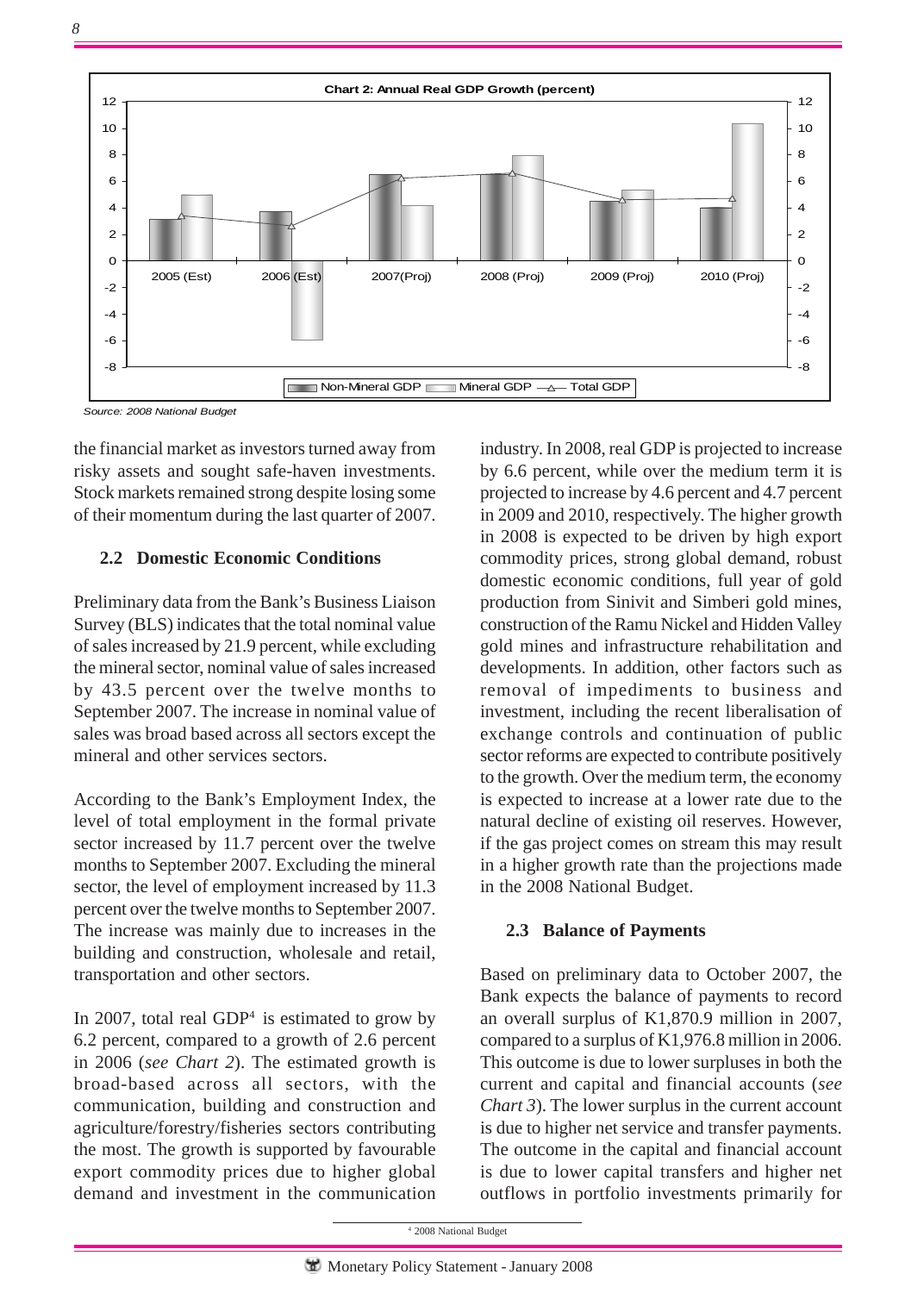

**C hart 3: C urrent Account (K 'million)**

The level of gross reserves increased to K5,919.4 (US\$2,109.4) million at the end of December 2007 from K4,325.5 (US\$1,450.5) million in 2006, sufficient for around 11.3 months of total and 17.6 months of non-mineral import covers.

2,000

4,000

6,000

8,000

10,000

12,000

14,000

The IMFs latest WEO of October 2007 indicated that most international prices of PNG's nonmineral exports were higher in 2007, compared to 2006. According to the mineral companies, the prices of all mineral commodities were higher in 2007.

The volumes of some of PNG's export commodities are estimated to increase in 2007, compared to 2006. The increases in the nonmineral export volumes are mainly due to improvements in infrastructure, continued higher prices and favourable weather conditions. The improvements in the non-mineral export volumes are expected to continue into the medium term. Mineral commodity exports are estimated to increase in 2007, compared to 2006, with the exception of copper. The estimated increase in gold production was due to mining of higher ore grades from existing mines, combined with the commencement of production from the Sinivit and Simberi gold mines. The estimated increase in crude oil was due to higher production from the South East (SE) Mananda oil project.

The main assumptions underlying the balance of

payments projections for 2008 and the medium term are:

 $2008$ (proj)

2009 (proj) 2010

 $\frac{(\text{proj})}{2,000}$ 

 $\Omega$ 

2,000

4,000

6,000

8,000

10,000

12,000

14,000

- Stability in the kina exchange rate;
- The continued construction of the Ramu Nickel and Hidden Valley gold mines in 2008 and production to commence in 2009; and
- The exclusion of gas projects.

Accordingly, the overall surplus in the balance of payments is estimated to be K1,843.6 million in 2008, compared to K1,870.9 million in 2007. The gross foreign exchange reserves are projected to increase over the medium term (*see Appendix – Table 2*).

## **2.4 Fiscal Operations of the Central Government**

In the revised 2007 National Budget, the Government projected a surplus of K321.0 million or 1.7 percent of total nominal GDP. The surplus and net domestic borrowing of K34.0 million will be used to retire net external debt totalling K355.0 million. As a result of the high mineral tax revenue, the Government introduced a Supplementary Budget totalling K1.6 billion in October 2007. Of this, K297 million was used to prepay foreign debt, K250 million was used to pay the Government's outstanding contribution to Nambawan Super and K197 million was spent on new recurrent expenditure. The balance of K893 million was budgeted for priority development projects in line with the Medium Term Development Strategy (MTDS). A total amount of K923 million is held in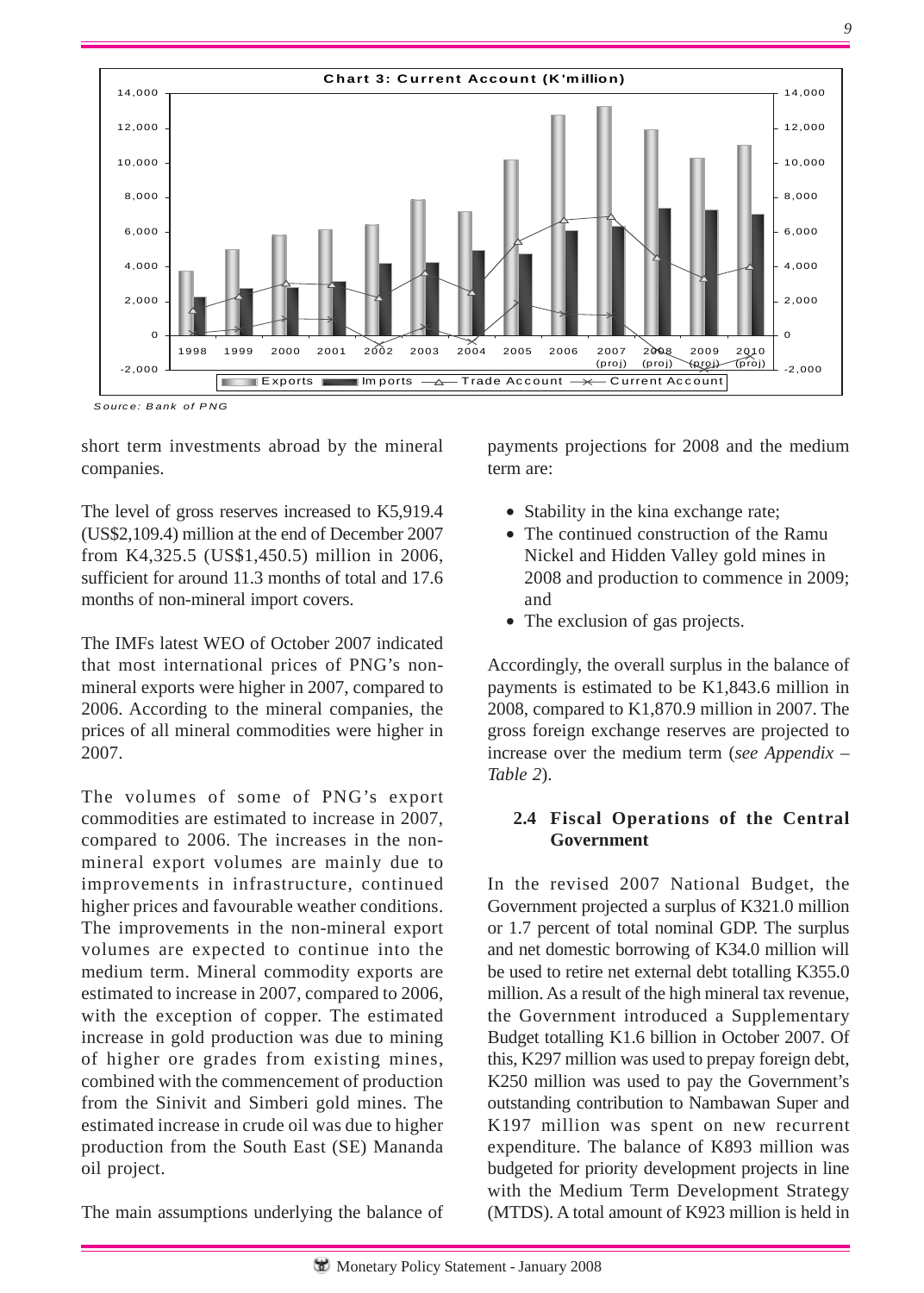

*S ource: B ank of P NG*

trust accounts at the Central Bank, which includes the gas project (K500 million), special support grants (K67 million) and district improvement program (K356 million).

The 2008 National Budget focuses on sustaining macroeconomic stability and achieving higher economic growth consistent with the Medium Term Fiscal Strategy (MTFS) and MTDS. In support of the MTDS, the Government will continue implementing tax concessions to selected sectors, increase funding allocations for MTDS priority areas, continue public sector reforms and remove impediments to trade and investment.

The Government projected a budget surplus of K202.3 million or 1.0 percent of nominal GDP in 2008. The surplus and net domestic borrowing of K77.0 million will be used to make net external loan repayments of K279.3 million. The Government plans to issue K200.0 million of new Inscribed stocks and drawdown its deposits in depository corporations (DCs). In the medium term, the Government aims to achieve a budget surplus as it aligns its expenditure with normal tax revenue.

## **2.5 Exchange Rate**

The kina appreciated against the US and Australian dollars during the second half of 2007. It appreciated by 5.9 percent to US\$0.3525 at the end of December 2007 from US\$0.3330 in June 2007. The kina appreciated against the Australian dollar by 1.9 percent to A\$0.3999 from A\$0.3923 during the same period. The TWI appreciated by 0.5 percent during the same period reflecting the strength of the kina against the US and Australian dollars. The REER appreciated by 0.7 percent to September 2007 as a result of the appreciation of the TWI (*see Chart 4*).

The appreciation of the kina against the US dollar was mainly due to foreign exchange inflows from the mineral, agriculture/forestry/fisheries and communication sectors. The appreciation against the Australian dollar reflected cross currency movements as the US dollar weakened against the Australian dollar. In the first half of 2008, the kina is expected to remain stable particularly against the US dollar on the back of continued favourable performance in the external sector and stable domestic economic conditions.

## **2.6 Inflation**

Annual headline inflation was negative 1.6 percent in September 2007, compared to an increase of 1.0 percent in June 2007. The lower outcome was primarily driven by significant declines in prices of the 'Food', 'Drinks, tobacco and betelnut' and 'Household, equipment and operations' expenditure groups.

Annual exclusion-based inflation was 9.5 percent in September 2007, compared to 8.0 percent in June 2007, while the annual trimmed mean inflation was 3.6 percent in September 2007, compared to 2.6 percent in June 2007 (*see Chart 5*). The quarterly CPI increases since the March quarter of 2007 has been lower at around a percent for the core measures. The higher underlying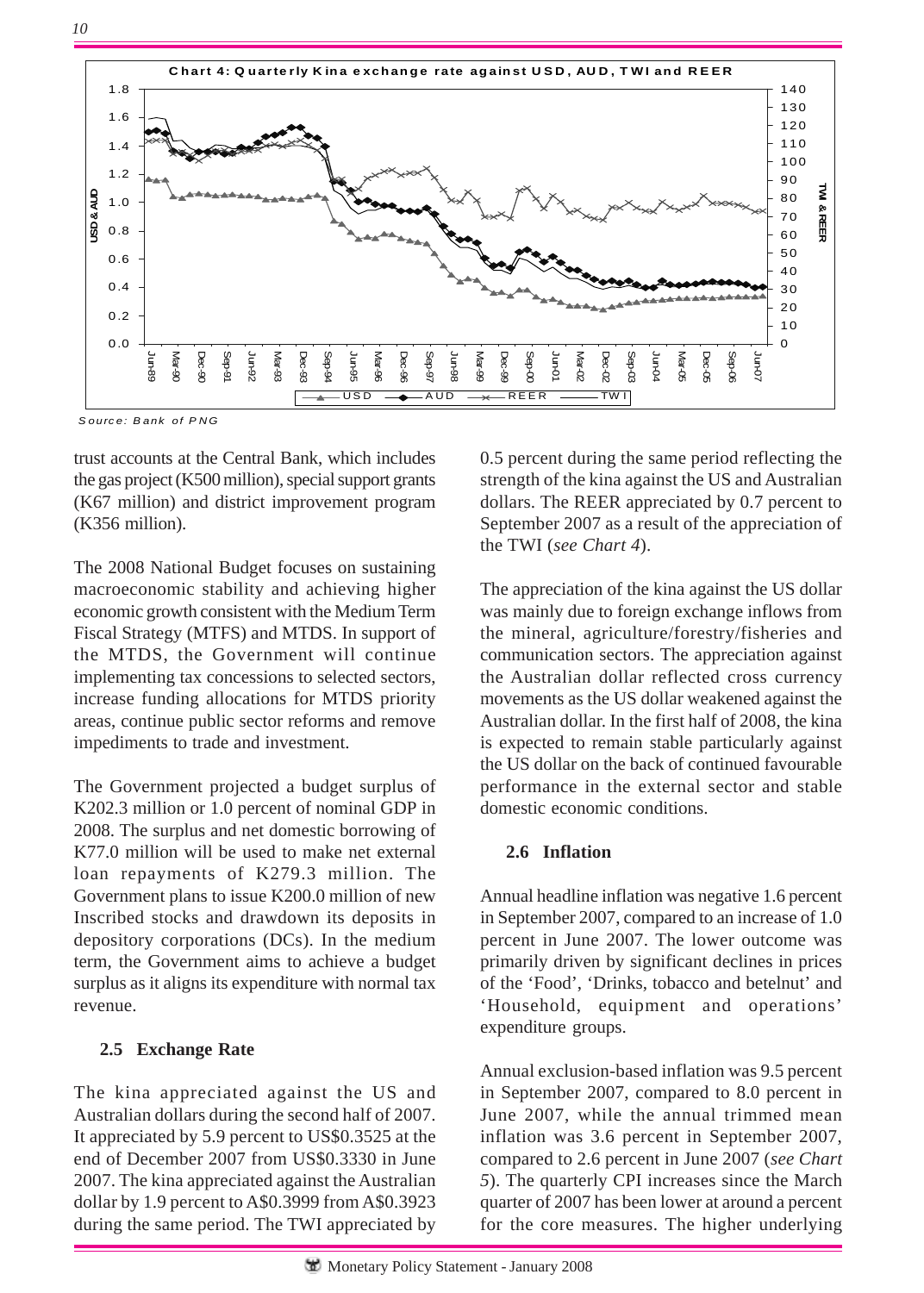

*Source: Bank of PNG & National Statistical Office* 

inflation, especially the exclusion-based measure were due to the lagged effects of the depreciation of the kina against the Australian dollar over the last three quarters to June 2007 and increase in inflation in PNG's major trading partner countries.

In 2007, the headline inflation is expected to be around 2.5 percent, while the trimmed mean and exclusionbased inflation measures are projected to be around 3.5 percent and 5.5 percent, respectively. The downward revision on inflation forecasts for 2007 relative to the forecasts made in the July 2007 MPS is due to the negative headline inflation outcome for the September quarter reflecting major downward revisions to the previous three quarters by the National Statistical Office (NSO). Other factors include the appreciation of the TWI in the second half of 2007, stable inflation in PNG's main trading partner countries and the complete pass-through effects of the exchange rate depreciation in the December quarter of 2006.

In 2008, annual headline inflation is projected to be around 3.5 percent, while underlying inflation measures are projected to be 4.0 to 6.0 percent. The increase is mainly due to the expected increase in inflation in PNG's major trading partner countries, especially Australia, and the lagged effect of the recent fuel price hikes domestically. All inflation measures are expected to be within the range of 4.0 to 4.5 percent in the medium term (*see Appendix-Table 2*).

The main risks to these forecasts in 2008 and the medium term include any significant changes in the kina exchange rate, more pronounced increases in inflation of PNG's trading partner countries, declines in commodity prices and continued high level of international oil prices. In addition, there are also concerns about the increase in Government expenditure and monetary aggregates.

#### **2.7 Monetary and Financial Market Developments**

The Bank maintained a neutral monetary policy stance during the second half of 2007. The KFR remained unchanged at 6.0 percent, while the trading margin for the Repos was reduced by 50 basis points to 100 basis points on both sides of the KFR in September 2007 (*see Chart 6*). This change was aimed at further alignment of the CBB rate to the KFR.

Interest rates for short-term securities showed an increasing trend in the second half of 2007, with the 28-day CBB rate trading above 4.00 percent. At the Treasury bill market, there was no auctions during most of the second half of the year because the Government retired its Treasury bills as a result of its strategy to shift to longer term debt instruments arising from favourable cash flow position. However, the Government entered the Treasury bill market in December 2007 and issued 182-day and 364-day Treasury bills at over 5.00 percent to bridge short term mismatches in cash flow.

The Indicator Lending Rates (ILR) spread was reduced to 8.95 – 9.45 percent from 8.95 – 10.70 percent during the second half of 2007 due to a reduction made by one commercial bank. The ILR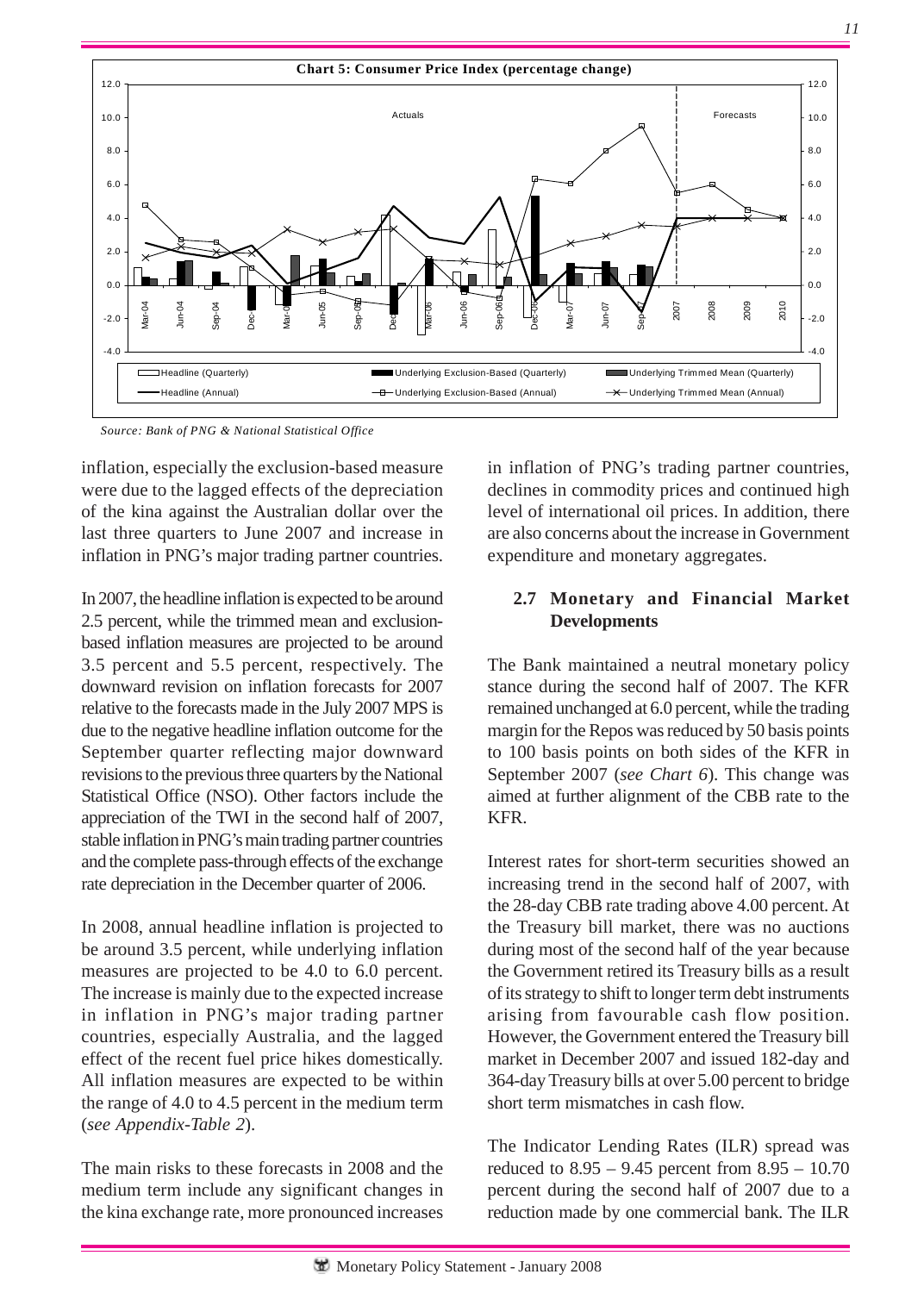



*S ource: B ank of P NG*

reduction mainly reflected the high level of liquidity in the banking system.The weighted average interest rate on total deposits increased from 1.04 percent in December 2006 to 1.58 percent in December 2007, while the weighted average lending rate on total loans declined from 10.20 percent to 9.25 percent. As a result, the spread between the weighted average lending and deposit rates declined (*see Chart 7*).

Total liquidity of the banking system increased by 14.1 percent in 2007 mainly reflecting mineral sector inflows and higher Government expenditure. Liquidity levels remained high averaging at K3,798 million during the same period. The Central Bank continued to utilise its OMOs to manage the excess liquidity.

Lending extended by ODCs to the private sector increased by 31.9 percent over the year to December

2007. The growth in private sector credit was to the agriculture/forestry/fisheries, wholesale and retail trade, building and construction, households and other business sectors. Net claims on the Government declined significantly by 83.5 percent over the year to December 2007, due to increased deposits and the maturing of Government securities held by ODCs. This reflected the Government's positive cash-flow position, as a result of higher tax receipts.

The level of broad money supply (M3\*) increased by 27.3 percent over the year to December 2007 as a result of the growth in net foreign assets of the DCs combined with an increase in private sector credit, which more than offset a decline in net credit to Government. The monetary base increased by 61.8 percent during the same period due to higher commercial banks' deposits at the Central Bank (*see Appendix-Table 1*).



*S ource: B ank of P NG*